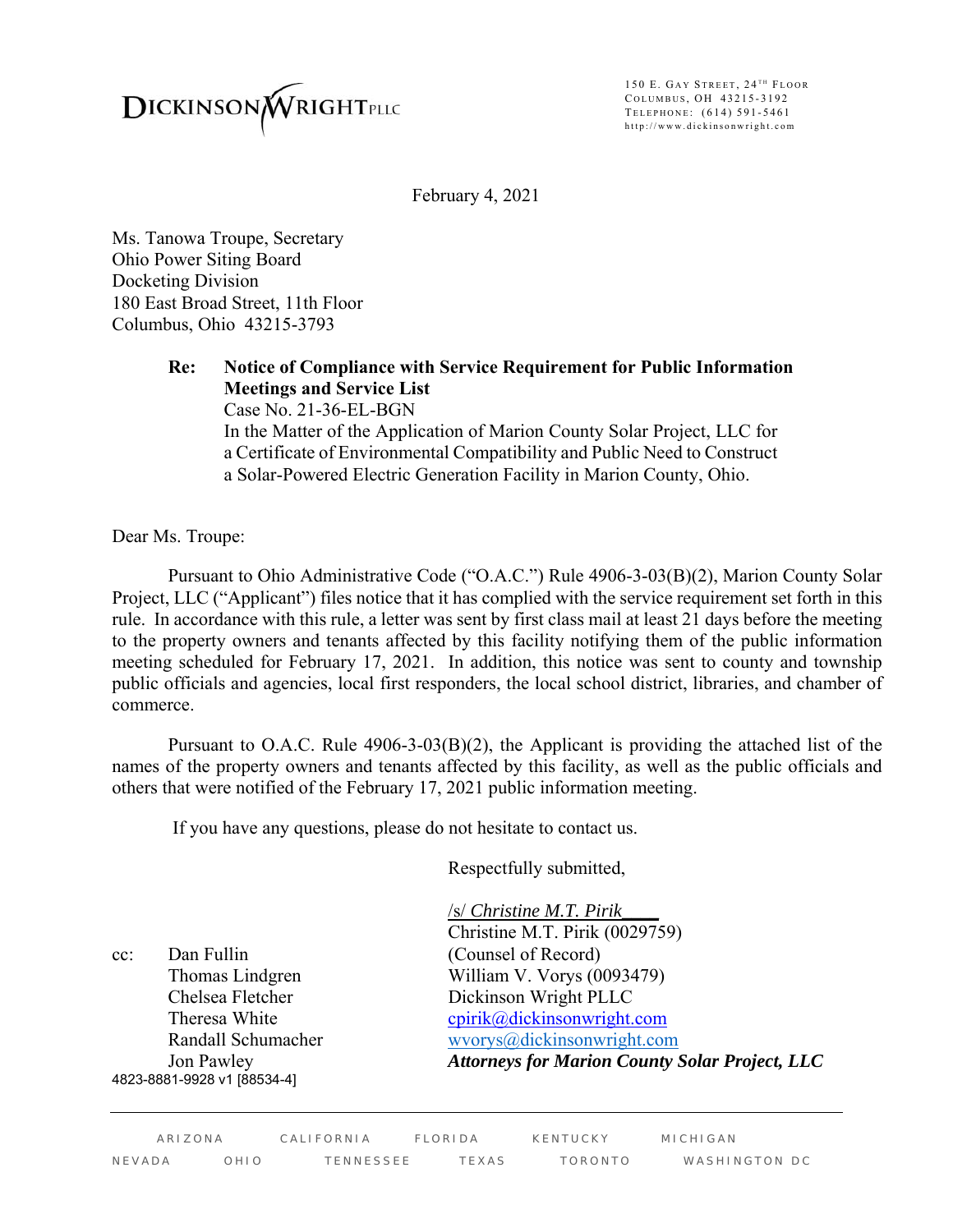| <b>OWNER</b>                                                                                                                   | <b>ADDRESS</b>                                          | <b>CITY</b>                      | ST         | ZIP                            |
|--------------------------------------------------------------------------------------------------------------------------------|---------------------------------------------------------|----------------------------------|------------|--------------------------------|
| 5353 ENTERPRISE LLC ATTN DOUGLAS ROWLAND, MGR                                                                                  | 18390 TWP HWY 125                                       | <b>HARPSTER</b>                  | <b>OH</b>  | 43323                          |
| <b>ADAMS JAMES E</b>                                                                                                           | 256 BARFORD RD                                          | <b>MARION</b>                    |            | OH 43302-8576                  |
| <b>ALMACK ENTERPRISES LLC</b>                                                                                                  | 1832 HILLMAN FORD RD                                    | <b>MARION</b>                    | <b>OH</b>  | 43302                          |
| <b>ANDREWS BUFFY</b>                                                                                                           | 2478 MARION UPPER SANDUSKY RD                           | <b>MARION</b>                    | <b>OH</b>  | 43302-9302                     |
| <b>BARGER LORI R ETAL SURV</b>                                                                                                 | 1271 KENTON GALION RD W                                 | <b>MARION</b>                    | <b>OH</b>  | 43302                          |
| BAUMGARTNER CHRISTOPHER & AMANDA                                                                                               | 280 MARION WILLIAMSPORT RD W                            | <b>MARION</b>                    | OН         | 43302                          |
| <b>BLAIR KATHY S</b>                                                                                                           | 2748 HILLMAN FORD RD                                    | <b>MORRAL</b>                    | OН         | 43337                          |
| <b>BLEVINS PEGGY E</b>                                                                                                         | 163 ORTON ST                                            | <b>MARION</b>                    | OH         | 43302                          |
| <b>BOLLINGER DOUG A &amp; VICKEY SURV</b>                                                                                      | 2551 MARION UPPER SANDSUKY RD                           | <b>MARION</b>                    | <b>OH</b>  | 43302-9302                     |
| BREWER EDWIN W & MARCELLA C                                                                                                    | 3151 MARION UPPER SANDUSKY RD                           | <b>MARION</b>                    | <b>OH</b>  | 43302                          |
| <b>BREWER MICHAEL E</b>                                                                                                        | 3720 MAUTZ YEAGER RD                                    | <b>MARION</b>                    | <b>OH</b>  | 43302                          |
| <b>BROWN ELSIE L</b>                                                                                                           | 191 SELMA ST                                            | <b>MARION</b>                    | <b>OH</b>  | 43302-1561                     |
| <b>CARROLL DIANA M</b>                                                                                                         | 1995 HARRIS DR                                          | <b>MORRAL</b>                    | OH         | 43337                          |
| <b>CELESTINO ANTONIO R</b>                                                                                                     | 276 BARFORD RD                                          | <b>MARION</b>                    | <b>OH</b>  | 43302                          |
| CHESAPEAKE & OHIO RAILWAY c/o CSX TRANSPORTATION INC                                                                           | 500 WATER ST                                            | <b>JACKSONVILLE</b>              | - FL       | 32202                          |
| <b>CHURCH MARION ENTERPRISE</b>                                                                                                | 130 ORTON ST                                            | <b>MARION</b>                    | OH         | 43302                          |
| <b>CONLEY RAY</b>                                                                                                              | 185 ORTON ST                                            | <b>MARION</b>                    |            | OH 43302-1532                  |
| COOK MICHAEL N & DEBORAH S SUR                                                                                                 | 1741 MARION BUCYRUS RD                                  | <b>MARION</b>                    | OH         | 43302                          |
| CRABTREE WILLIAM T & JODIE C                                                                                                   | 122 KENTON GALION RD                                    | <b>MARION</b>                    |            | OH 43302-9303                  |
| <b>CRAUDER DAVID L TRUSTEE</b>                                                                                                 | 477 SAN CARLOS DR                                       | <b>GREENWOOD</b>                 | IN         | 46142                          |
| DEWEES RYAN S & BAYLEE SURV                                                                                                    | 1633 MARION UPPER SANDUSKY RD                           | <b>MARION</b>                    | OHI        | 43302-1530                     |
| DICE KENNETH A & JAYNA A SURV                                                                                                  | 928 CONGRESS ST.                                        | <b>MARION</b>                    |            | OH 43302-6065                  |
|                                                                                                                                |                                                         |                                  |            |                                |
| DURKIN KEVIN K & KATHLEEN R<br>ELLSWORTH CHARLES H TRUSTEE                                                                     | 2776 HILLMAN FORD RD                                    | <b>MORRAL</b><br>CALEDONIA       | OH         | 43337                          |
|                                                                                                                                | 4780 ROBERTS RD                                         |                                  |            | OH 43314-9445                  |
| FERGUSON PAUL W & NANCY D SURV<br><b>FERGUSON RICKEY A JR</b>                                                                  | 200 SELMA ST<br>166 SELMA ST                            | <b>MARION</b><br><b>MARION</b>   |            | OH 43302-1562<br>OH 43302-1537 |
|                                                                                                                                |                                                         |                                  |            |                                |
| <b>FIELD SUSAN L</b>                                                                                                           | 2788 HILLMAN FORD RD                                    | <b>MORRAL</b>                    | OH         | 43337                          |
| FIELDS MYRON JR & CHRISTINE E                                                                                                  | 202 BARFORD RD                                          | <b>MARION</b>                    |            | OH 43302-8576                  |
| <b>FOUST CHARLES E</b>                                                                                                         | 164 BARFORD RD                                          | <b>MARION</b>                    | <b>OH</b>  | 43302-8576                     |
| FRANKLIN DON JR & CONNIES SURV                                                                                                 | 2800 HILLMAN FORD RD                                    | <b>MORRAL</b>                    | OH         | 43337                          |
| FREEMAN RONALD L & KIMBERLY M                                                                                                  | 150 DUCOR ST                                            | <b>MARION</b>                    | <b>OH</b>  | 43302                          |
| FREMONT MARILYN J LIFE ESTATE                                                                                                  | 1784 MARION UPPER SANDUSKY RD                           | <b>MARION</b>                    | OН         | 43302-9311                     |
| <b>FULTZ JOSEPH K III</b>                                                                                                      | 1657 MARION UPPER SANDUSKY RD                           | <b>MARION</b>                    | OH         | 43302                          |
| <b>GALLOWAY JOANNE TOD</b>                                                                                                     | 615 MORRIS DR                                           | <b>CUTLER</b>                    | OН         | 45724                          |
| <b>GRICE MARGARET E TOD</b>                                                                                                    | 220 BARFORD RD                                          | <b>MARION</b>                    | OН         | 43302                          |
| <b>HAMILTON JORDAN P</b>                                                                                                       | 2762 HILLMAN FORD RD                                    | <b>MORRAL</b>                    | OH         | 43337                          |
| HAMPSHIRE DAVID P TRUSTEE                                                                                                      | 857 S 33RD PLACE                                        | <b>MESA</b>                      | AZ         | 85204                          |
| <b>HARDY JEFFREY M</b>                                                                                                         | 2814 HILLMAN FORD RD                                    | <b>MORRAL</b>                    | OH         | 43337                          |
| HAWKINS-WALTON RENEE L ETAL SUR                                                                                                | 2646 HILLMAN FORD RD                                    | <b>MORRAL</b>                    | OH         | 43337                          |
| HERITAGE LAND COMPANY LLC                                                                                                      | PO BOX 68123                                            | <b>INDIANAPOLIS</b>              | IN         | 46268                          |
| <b>HICKS LORALYE L</b>                                                                                                         | 2527 CRAMER RD                                          | <b>MARION</b>                    | OН         | 43302                          |
| <b>HUDSON-HINDS KYLA</b>                                                                                                       | 2025 MARION BUCYRUS RD                                  | <b>MARION</b>                    | OH         | 43302                          |
| JURY GERALD W TRUSTEE                                                                                                          | <b>PO BOX 565</b>                                       | <b>MARION</b>                    | OH         | 43301-0565                     |
| KAUFMAN MARTIN T II & BETH L                                                                                                   | 1672 MARION UPPER SANDUSKY RD                           | <b>MARION</b>                    | <b>OHI</b> | 43302-1531                     |
| <b>KEPFORD GOTTFRIED INC</b>                                                                                                   | 2160 MARSEILLES GALION RD E                             | <b>MARION</b>                    | <b>OH</b>  | 43302                          |
| <b>KESSELL BONNIE L</b>                                                                                                        | 2868 HILLMAN FORD RD                                    | <b>MORRAL</b>                    |            | OH 43337-9363                  |
| KISNER DARREL E & DEBRA F SURV                                                                                                 | 205 ORTON ST                                            | <b>MARION</b>                    |            | OH 43302-1534                  |
| KISNER DENNIS W & CARLA J SURV                                                                                                 | 134 SELMA ST                                            | <b>MARION</b>                    | OH         | 43302                          |
| <b>KISNER THELMA C</b>                                                                                                         | 111 SELMA ST                                            | <b>MARION</b>                    |            | OH 43302-1536                  |
| <b>LARRICK RANDALL G &amp;</b>                                                                                                 | 1612 BUENA AVE                                          | <b>MARION</b>                    |            | OH 43302-1507                  |
| <b>LARUE COREY M</b>                                                                                                           | 234 BARFORD RD                                          | <b>MARION</b>                    | OН         | 43302                          |
| LEMASTER TIMOTHY W                                                                                                             | 2348 MARION UPPER SANDUSKY RD                           | <b>MARION</b>                    | OH.        | 43302-9302                     |
| LUST GREGORY A & SHELLI SURV                                                                                                   | 2702 HILLMAN FORD RD                                    | <b>MORRAL</b>                    | OH         | 43337                          |
| MARQUIS BRET A & MELANIE A SURV                                                                                                | 2594 HILLMAN FORD RD                                    | <b>MORRAL</b>                    | OН         | 43337                          |
| MATHYS THOMAS D & HELEN F SURV                                                                                                 | 1794 MARION UPPER SANDUSKY RD                           | <b>MARION</b>                    | OH I       | 43302-9311                     |
| MCCLOUD LARRY S & DELLA J                                                                                                      | 851 NANCY DR                                            | <b>MARION</b>                    |            | OH 43302 - 8575                |
| MCELWAIN MICHAEL L &                                                                                                           | 2347 MARION UPPER SANDUSKY RD                           | <b>MARION</b>                    | OH         | 43302                          |
| MCGRAIL G SCOTT & GRETTA SURV                                                                                                  | 1840 RICHLAND RD                                        | <b>MARION</b>                    | OH         | 43302                          |
| MCPHERSON STEVE M & JANE A SURV                                                                                                | 2526 HILLMAN FORD RD                                    | <b>MORRAL</b>                    | OН         | 43337                          |
| MEDDINGS ANDREW P ETAL SURV                                                                                                    | 1725 MARION UPPER SANDUSKY RD                           | <b>MARION</b>                    | OН         | 43302-9318                     |
| <b>MERRITT SCOTT G</b>                                                                                                         | 1416 IRVIN SHOOTS RD W                                  | <b>MORRAL</b>                    | OH         | 43337                          |
| MILLER WANDA                                                                                                                   | 195 ORTON ST                                            | <b>MARION</b>                    | OН         | 43302                          |
| MILLISOR SHAWN P & TAMMY                                                                                                       | 1942 HILLMAN FORD RD                                    | <b>MARION</b>                    | OH         | 43302                          |
| MONNETTE DENNIS R & ELIZABETH A                                                                                                | 2115 MARION UPPER SANDUSKY RD                           | <b>MARION</b>                    | OH         | 43302                          |
|                                                                                                                                |                                                         |                                  |            |                                |
| MURPHY CARL E & LINDA M                                                                                                        | 1718 PLEASANT HILL RD                                   | <b>MARION</b>                    | OН         | 43302                          |
| <b>MURPHY DOROTHY C</b>                                                                                                        | 2418 MARION UPPER SANDUSKY RD                           | <b>MARION</b>                    | OН<br>0H   | 43302-9302                     |
| <b>NEEDLES DEVIN S</b>                                                                                                         | 1832 HILLMAN FORD RD<br>198 MARION WILLIAMSPORT RD W    | <b>MARION</b><br><b>MARION</b>   | OН         | 43302<br>43302                 |
| NILES JUSTIN M                                                                                                                 |                                                         |                                  |            |                                |
|                                                                                                                                |                                                         |                                  |            |                                |
| NORTH MAIN STORAGE LLC                                                                                                         | <b>PO BOX 732</b>                                       | <b>MARION</b>                    | OH         | 43301                          |
|                                                                                                                                |                                                         |                                  |            |                                |
| OHIO OUTDOOR ADVERTISING CORP/ LAMAR ADVERTISING ATTN CHRIS AVONDET<br>OHIO STATE DEPT OF PUBLIC SAFETY DIVISION OF HWY PATROL | 770 HARRISON DR<br><b>2284 MARION UPPER SANDUSKY RD</b> | <b>COLUMBUS</b><br><b>MARION</b> | OH         | 43204<br>43302                 |
|                                                                                                                                |                                                         |                                  | он         |                                |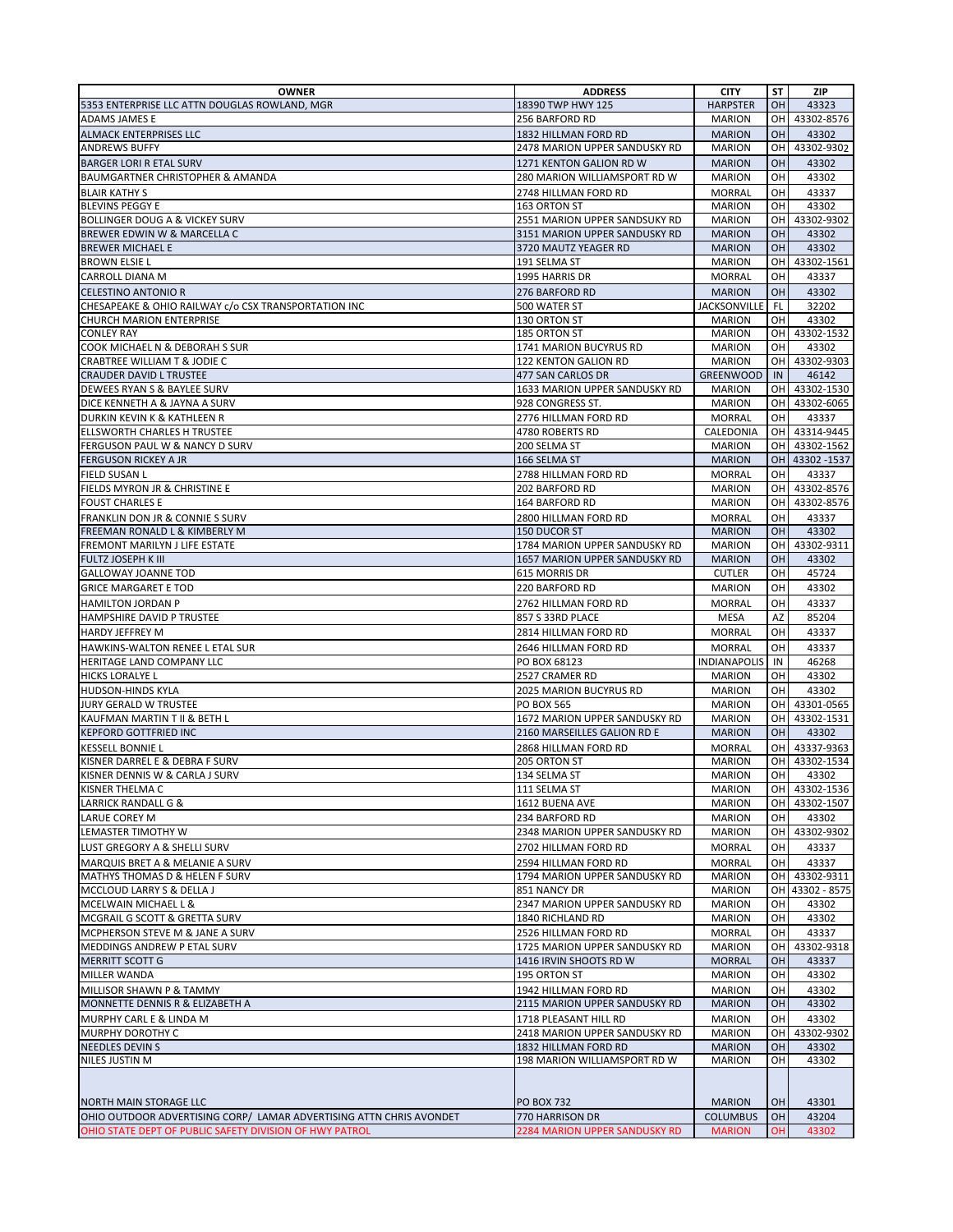| PARK COLT D ETAL SURV                     | 2856 HILLMAN FORD RD          | <b>MORRAL</b>    | OH.        | 43337      |
|-------------------------------------------|-------------------------------|------------------|------------|------------|
| <b>PARK SHARON R</b>                      | 385 ADRIENNE DR               | <b>MARION</b>    | OH.        | 43302      |
| PATTERSON JUDITH A                        | 204 ORTON ST                  | <b>MARION</b>    | OH I       | 43302-1535 |
| PIATT MICHAEL K & THERESA A SUR           | 2396 MARION UPPER SANDUSKY RD | <b>MARION</b>    | OH I       | 43302-9302 |
| PIERCE AMY R                              | 210 ORTON ST                  | <b>MARION</b>    | OН         | 43302-1535 |
| PIERCE TOMMY & AMY SURV                   | 224 ORTON ST                  | <b>MARION</b>    | OH         | 43302      |
| PIERCE WILLIAM T                          | 215 ORTON ST                  | <b>MARION</b>    | OH         | 43302-1534 |
| POET BIOREFINING MARION LLC               | 1660 HILLMAN FORD RD          | <b>MARION</b>    | OH         | 43302      |
| POSTELL MARSHA KAY                        | 192 ORTON ST                  | <b>MARION</b>    | <b>OH</b>  | 43302      |
| <b>PRAIRIE ACRES PARTNERSHIP</b>          | 613 MARSEILLES GALION RD W    | <b>MARION</b>    | <b>OH</b>  | 43302      |
| REID DONALD L SR & DANIELLE M             | 131 SELMA ST                  | <b>MARION</b>    | OН         | 43302-1536 |
| ROACH DENNIS M & LINDA M SURV             | <b>150 BARFORD RD</b>         | <b>MARION</b>    | <b>OH</b>  | 43302      |
| <b>ROBERTS WESLEY E</b>                   | 4689 GOODNOW RD               | <b>MORRAL</b>    | <b>OH</b>  | 43337      |
| ROSE WILLIAM D & DEBRA J SURV             | <b>PO BOX 732</b>             | <b>MARION</b>    | <b>OH</b>  | 43301-0732 |
| ROUSH EDWIN R & SHIRLEY M SURV            | 2522 MARION UPPER SANDUSKY RD | <b>MARION</b>    | OН         | 43302-9302 |
| <b>SCHAADT BRIAN L &amp; RONDA K SURV</b> | 2503 MARION UPPER SANDUSKY RD | <b>MARION</b>    | <b>OHI</b> | 43302-9302 |
| <b>SCHAADT JOHN F &amp;</b>               | 6976 WYANDOT ST               | <b>HARPSTER</b>  | <b>OH</b>  | 43323      |
| <b>SEVERNS BRET</b>                       | 1658 BUENA AVE                | <b>MARION</b>    | OН         | 43302-1545 |
| SHARP DANIEL E & TRUDY L SURV             | 1620 BUENA AVE                | <b>MARION</b>    | 0H         | 43302      |
| SHENEFIELD SHAWN C & JENNIFER SURV        | 174 SELMA ST                  | <b>MARION</b>    | OH         | 43302      |
| SHIFFLET ANITA K                          | 179 SELMA ST                  | <b>MARION</b>    | <b>OH</b>  | 43302      |
| <b>SIMPKINS CHARLES R &amp;</b>           | 208 DUCOR ST                  | <b>MARION</b>    | <b>OH</b>  | 43302      |
| SMITH BARBARA A LIFE ESTATE               | 214 MARION WILLIAMSPORT RD W  | <b>MARION</b>    | OH         | 43302-9476 |
| SMITH BRAD D & ELAINE S                   | <b>1571 N MAIN ST</b>         | <b>MARION</b>    | OН         | 43302-1553 |
| SMITH TIMOTHY A & STEPHANIE J             | 234 MARION WILLIAMSPORT RD W  | <b>MARION</b>    | OН         | 43302      |
| STIVERSON JAMES F & CYNTHIA SUR           | 4475 Powell Rd                | Marion           | OН         | 43302      |
| THIEL JOHN J ETAL                         | 995 SARA COURT                | <b>PATASKALA</b> | <b>OH</b>  | 43062      |
| THIEL WILFRED A JR &                      | 2020 MORRAL KIRKPATRICK RD W  | <b>MORRAL</b>    | <b>OH</b>  | 43337      |
| <b>TOMBLIN SEAN &amp; HALI SURV</b>       | 2570 HILLMAN FORD RD          | <b>MORRAL</b>    | OН         | 43337      |
| U C                                       | 131 DUCOR ST                  | <b>MARION</b>    | <b>OH</b>  | 43302      |
| <b>URESTI WYATT &amp; KERRI SURV</b>      | 187 DUCOR ST                  | <b>MARION</b>    | <b>OH</b>  | 43302      |
| VANBUSKIRK DALE R & ANN SURV              | 1427 IRVIN SHOOTS RD W        | <b>MORRAL</b>    | <b>OH</b>  | 43337      |
| VANVOORHIS CHARLES D                      | 199 SELMA ST                  | <b>MARION</b>    | OH         | 43302-1561 |
| <b>WAGNER CHAD M</b>                      | 2736 HILLMAN FORD RD          | <b>MORRAL</b>    | OH         | 43337      |
| WALKER JOAN L LIFE ESTATE                 | 2448 HILLMAN FORD RD W        | <b>MORRAL</b>    | 0H         | 43337      |
| WARREN BARRY E & KATHLEEN K               | 2376 MARION UPPER SANDUSKY RD | <b>MARION</b>    | OH.        | 43302-9302 |
| <b>WEBB STACY A &amp; JAMES III</b>       | 2620 HILLMAN FORD RD          | <b>MORRAL</b>    | <b>OH</b>  | 43337      |
| <b>WELSHHANS KENNETH E &amp; MARQUITA</b> | 865 OAK DR                    | <b>MARION</b>    | OH         | 43302      |
|                                           |                               |                  |            |            |
| $-$                                       |                               |                  |            |            |

| Officials/public entities to notice                                                   |                                  |        |           |       |
|---------------------------------------------------------------------------------------|----------------------------------|--------|-----------|-------|
| <b>Marion County Commissioners</b>                                                    | 222 West Center Street           | Marion | 0H        | 43302 |
| Marion County Auditor's Office - attn: Joan Kasotis                                   | 222 West Center Street           | Marion | 0H        | 43302 |
| Marion County Engineer - attn: Bradley K. Irons                                       | 222 West Center Street           | Marion | OH        | 43302 |
| Marion City/County Regional Planning Commission - attn: Director Evelyn Warr-Cummings | 222 West Center Street           | Marion | 0H        | 43302 |
| Marion Township Trustees - attn: Fiscal Officer, Sheila Perin                         | 730 Loire Valley                 | Marion | OH        | 43301 |
| Marion Township Trustees - attn: Lynn A. Thomas                                       | 510 Eveningside Circle           | Marion | <b>OH</b> | 43302 |
| Marion Township Trustees - attn: Larry Ballinger                                      | 1262 Skeawood Drive              | Marion | OH        | 43302 |
| Marion Township Trustees - attn: Karen McCleary                                       | 1145 Yorkshire Drive             | Marion | 0H        | 43302 |
| Marion Public Library                                                                 | 445 East Church Street           | Marion | OH        | 43302 |
| Marion Township Fire Department                                                       | 744 East Center Street           | Marion | <b>OH</b> | 43302 |
| Marion Area Chamber of Commerce                                                       | 267 West Center Steet. Suite 200 | Marion | OH        | 43302 |
| Marion CanDo (Economic Development) - Director, Gus Comstock                          | 222 West Center Street           | Marion | <b>OH</b> | 43302 |
| Ridgedale school district - attn: Superintendent Robert Britton                       | 3103 Hillman Ford Rd             | Morral | OH.       | 43337 |